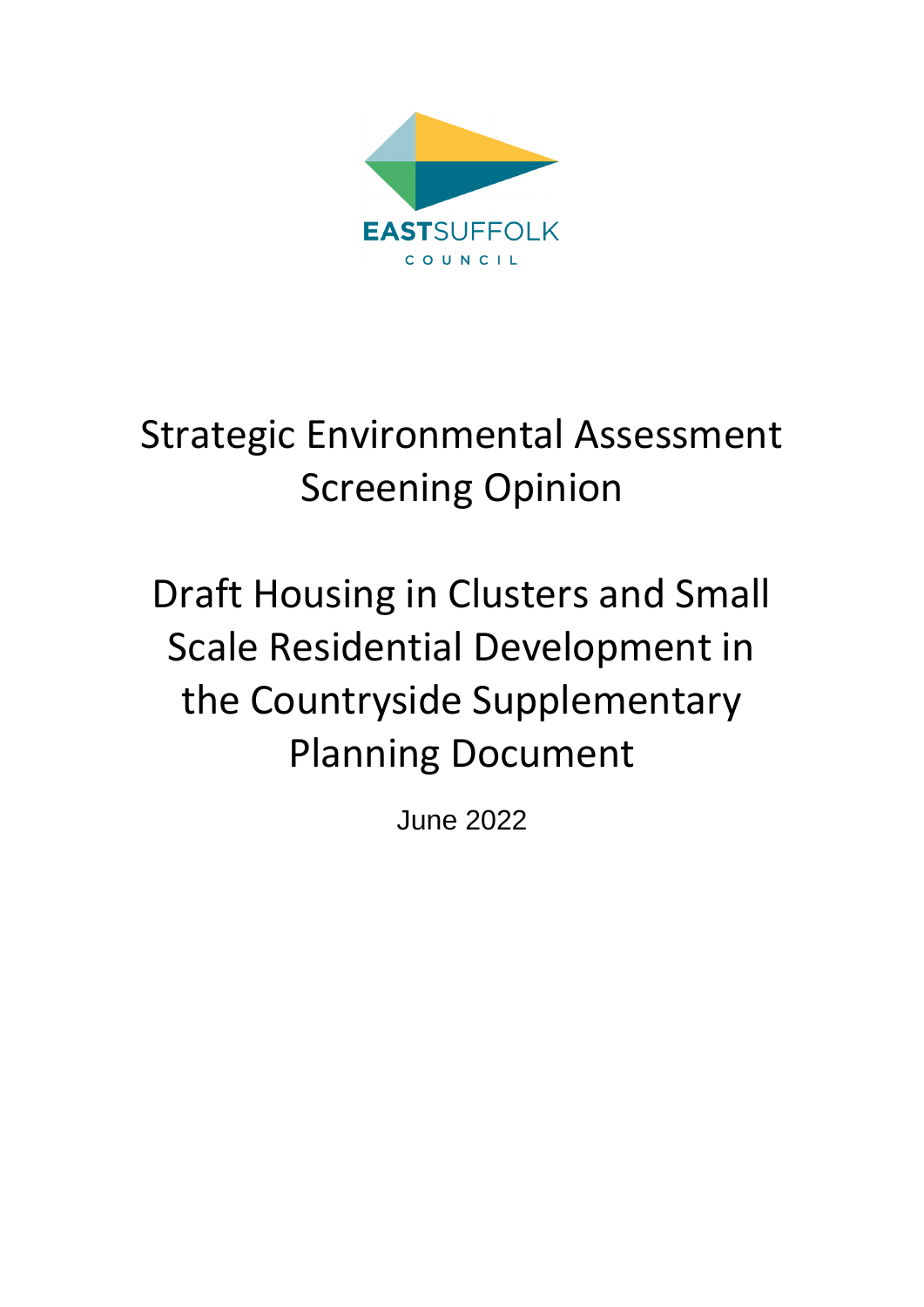# **Contents**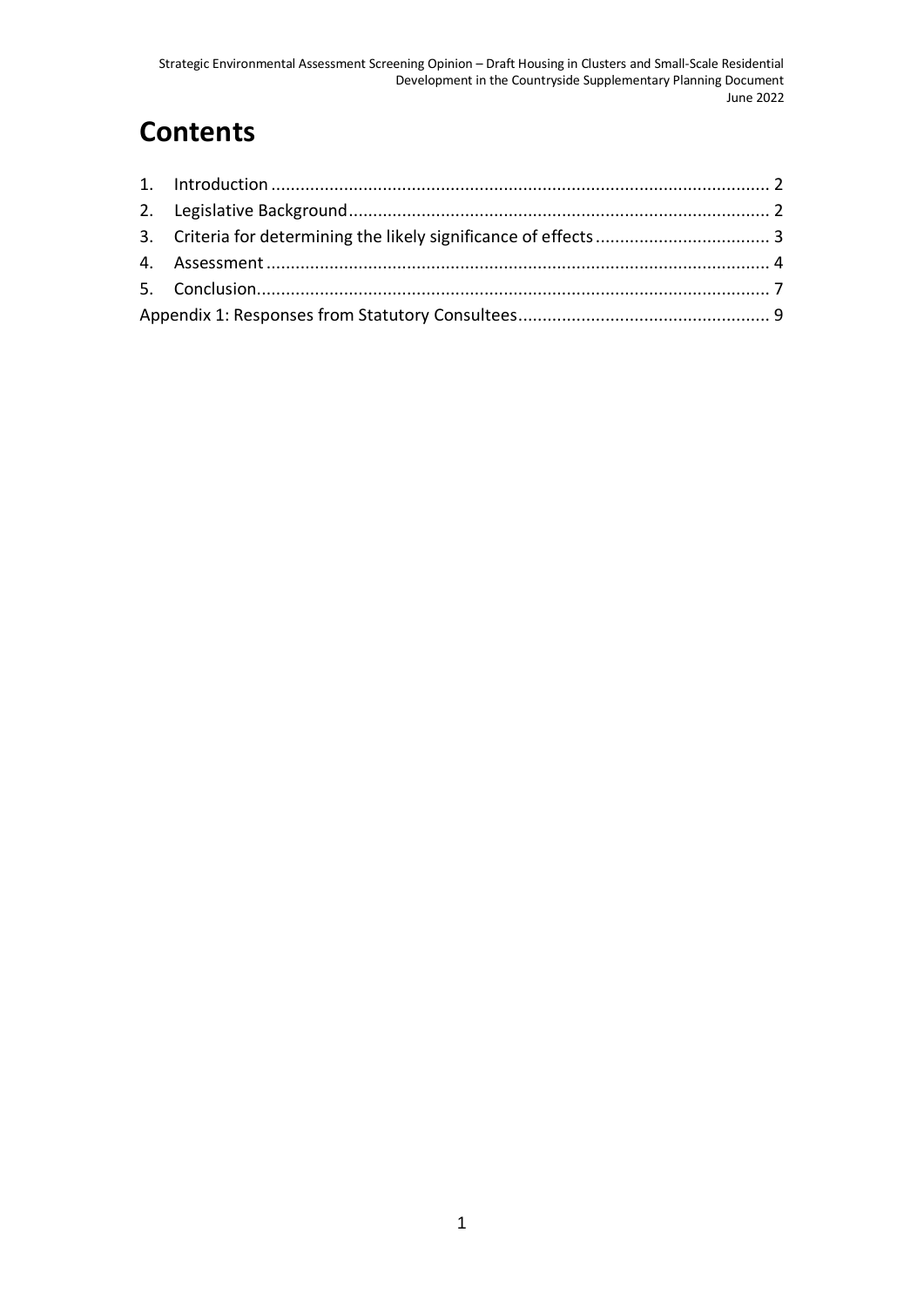## <span id="page-2-0"></span>1. Introduction

The Housing in Clusters and Small Scale Residential Development in the Countryside Supplementary Planning Document (SPD) is being produced by East Suffolk Council. The SPD will apply to the whole of the East Suffolk Council area, excluding the parts of East Suffolk that are within the Broads National Park, for which the Broads Authority is the local planning authority.

In some circumstances a Supplementary Planning Document (SPD) could have significant environmental effects and may fall within the scope of the Environmental Assessment of Plans and Programmes Regulations 2004 and so require Strategic Environmental Assessment.

This screening report is designed to test whether or not the contents of the Draft Housing in Clusters and Small-Scale Residential Development in the Countryside Supplementary Planning Document requires a full Strategic Environmental Assessment (SEA). The legislative background below outlines the regulations that require the use of this screening exercise. Section 4 provides a screening assessment of the likely significant effects of the SPD and the need for a full SEA.

The assessment has been carried out at an early stage, prior to full drafting, but based the proposed content of the SPD.

# <span id="page-2-1"></span>2. Legislative Background

The basis for Strategic Environmental Assessment legislation is European Directive 2001/42/EC 'on the assessment of the effects of certain plans and programmes on the Environment'. This document is also known as the Strategic Environmental Assessment (or SEA) Directive. European Directive 2001/42/EC was transposed into English law by the Environmental Assessment of Plans and Programmes Regulations 2004 (as amended, including through EU Exit legislation).

The SEA Regulations include a definition of 'plans and programmes' to which the regulations apply. SEA requirements relate to plans or programmes which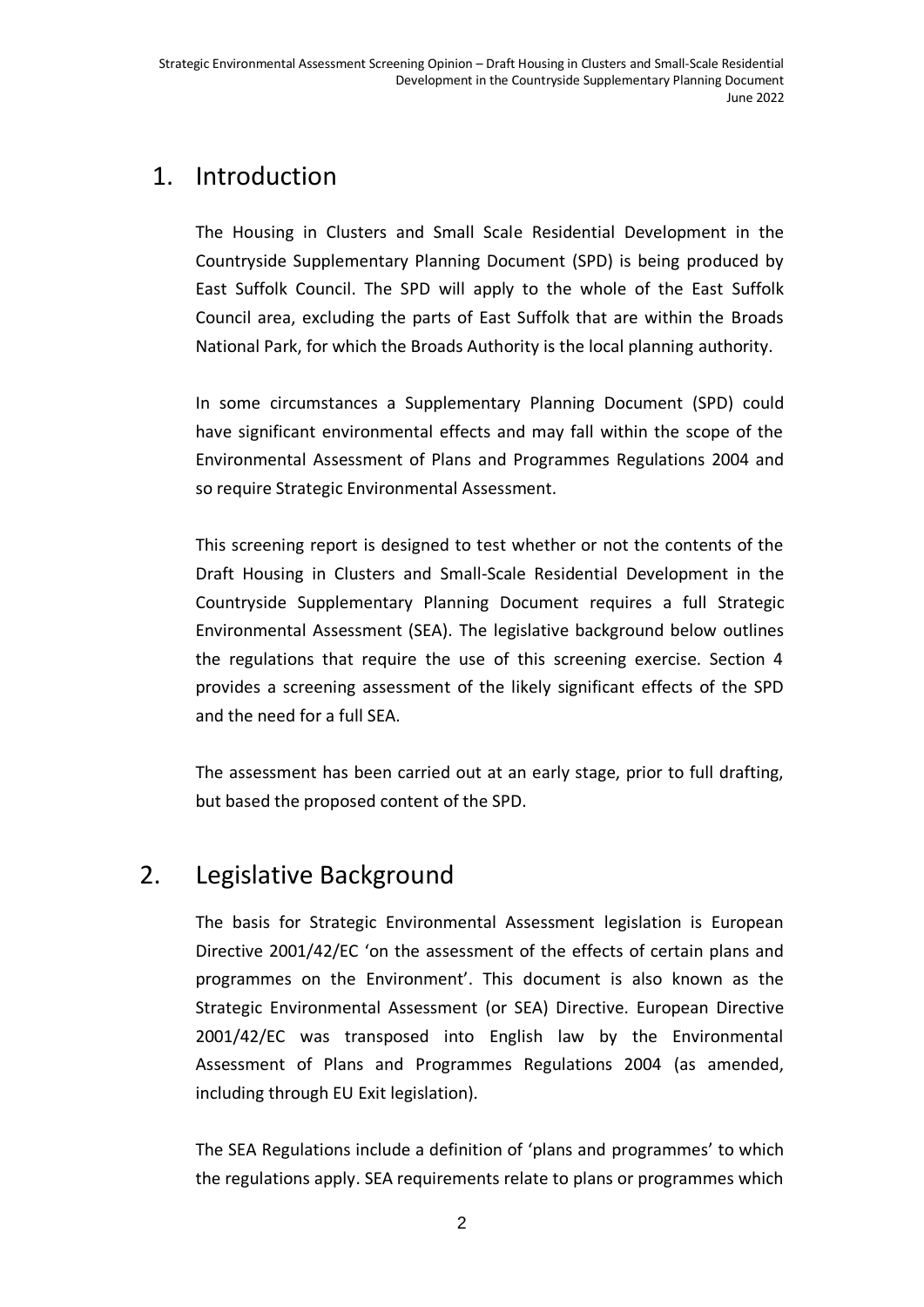are subject to preparation or adoption by an authority at national, regional or local level, which includes those prepared for town and country planning and land use. SEA is required where the plan or programme is likely to have significant environmental effects. It is therefore necessary to screen the SPD to identify whether significant environmental effects are likely. Where screening identifies significant environmental effects, a full Strategic Environmental Assessment is required.

# <span id="page-3-0"></span>3. Criteria for determining the likely significance of effects referred to in Article 3(5) of Directive 2001/42/EC

The preparation of the SPD triggers a requirement to determine whether it is likely to have a significant environmental effect. This requirement is discharged by the 'responsible authority' being the authority by which or on whose behalf the plan is prepared. Before making a determination, the responsible authority shall: -

- a) Take into account the criteria specified in Schedule 1 to the Regulations; and
- b) Consult the consultation bodies.

The consultation bodies are defined in section 4 of the SEA Regulations. The opinions from the statutory consultation bodies: Historic England, the Environment Agency and Natural England, are therefore to be taken into account. The Council consulted with the three consultation bodies and provided five weeks for a response. Responses were received from Historic England and Natural England and these are contained in Appendix 1.

Schedule 1 of the SEA Regulations sets out the criteria for determining likely significant effects as follows:

1. The characteristics of plans and programmes, having regards, in particular to: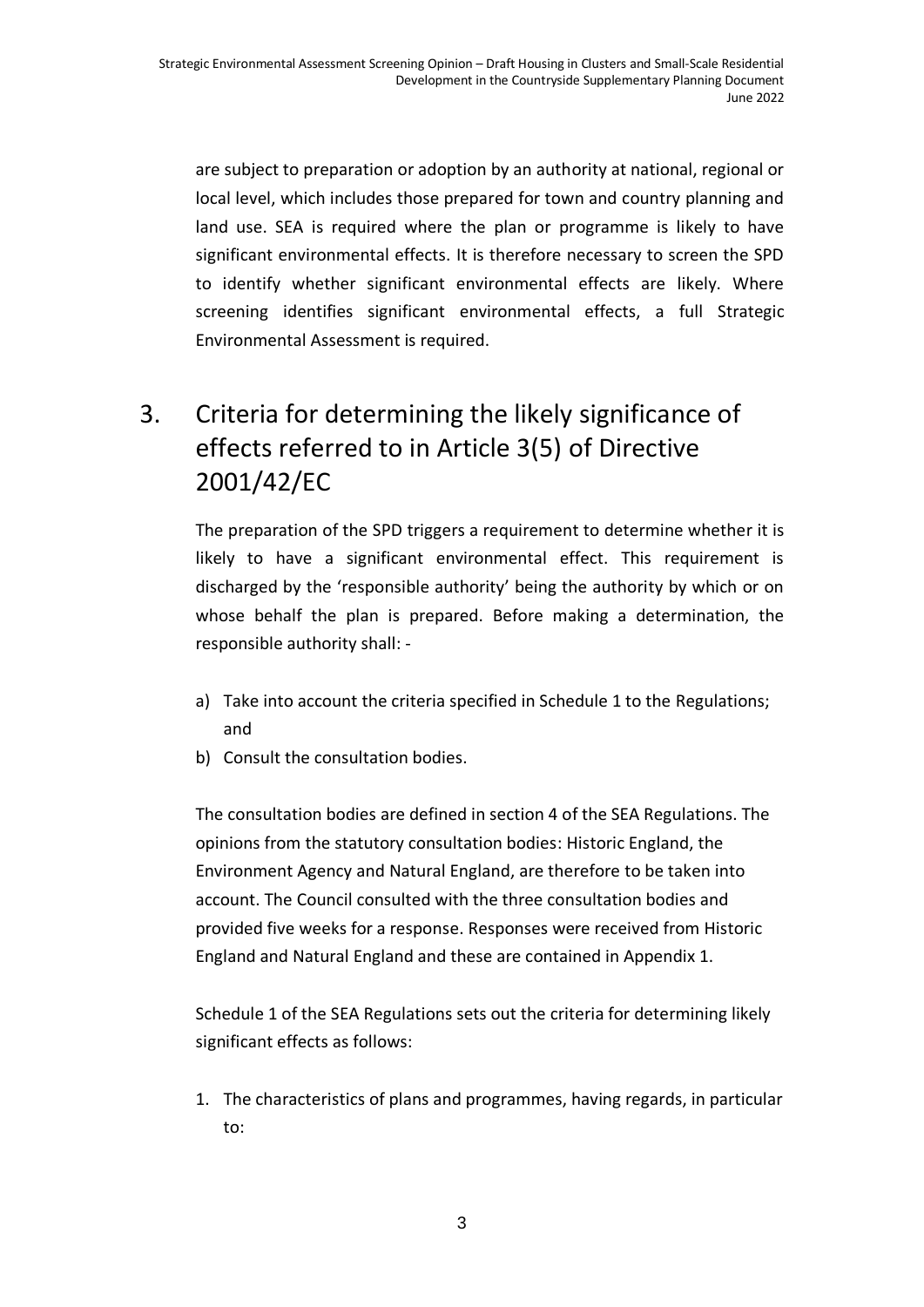- a. The degree to which the plan or programme sets a framework for projects and other activities, either with regard to the location, nature, size and operating conditions or by allocating resources.
- b. The degree to which the plan or programme influences other plans and programmes including those in a hierarchy.
- c. The relevance of the plan or programme for the integration of environmental considerations in particular with a view to promoting sustainable development.
- d. Environmental problems relevant to the plan or programme.
- e. The relevance of the plan or programme for the implementation of community legislation on the environment (e.g. plans and programmes linked to waste-management or water protection).
- 2. Characteristics of the effects and of the area likely to be affected, having regard, in particular, to:
	- a. The probability, duration, frequency and reversibility of the effects.
	- b. The cumulative nature of the effects.
	- c. The trans boundary nature of the effects.
	- d. The risks to human health or the environment (e.g. due to accidents).
	- e. The magnitude and spatial extent of the effects (geographical area and size of the population likely to be affected),
	- f. the value and vulnerability of the area likely to be affected due to:
		- i. special natural characteristics or cultural heritage;
		- ii. exceeded environmental quality standards or limit values;
		- iii. intensive land-use; and
	- g. the effects on areas or landscapes which have a recognised national, community or international protection status.

## <span id="page-4-0"></span>4. Assessment

The diagram below illustrates the process for screening a planning document to ascertain whether a full SEA is required.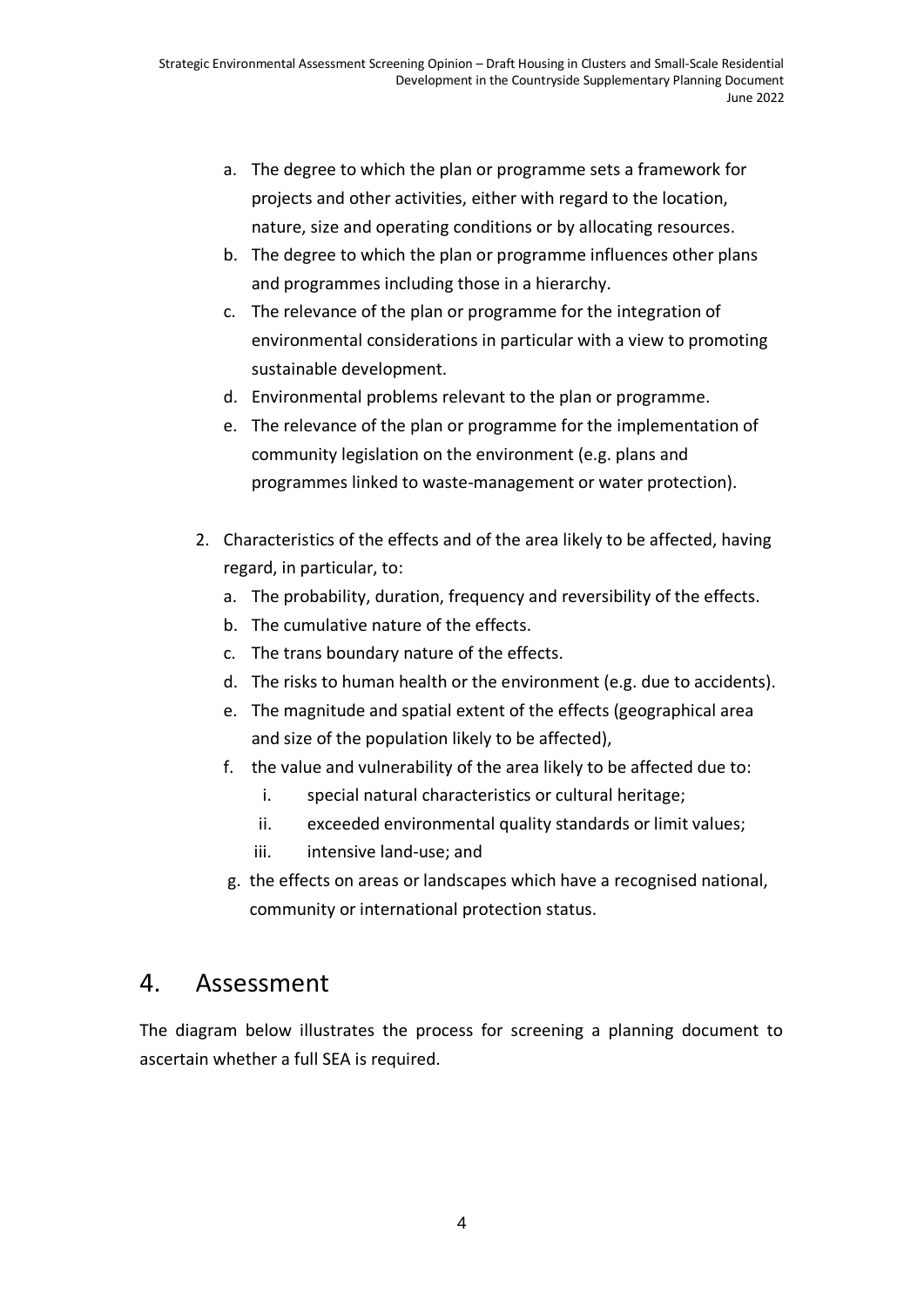

**Source**: *A Practical Guide to the Strategic Environmental Assessment Directive* (2005)

The following assessment applies the questions from the preceding diagram. The answers determine whether the SPD will require a full Strategic Environmental Assessment.

**1. Is the PP subject to preparation and/or adoption by a national, regional or local authority OR prepared by an authority for adoption through a legislative procedure by Parliament or Government? (Art. 2(a))**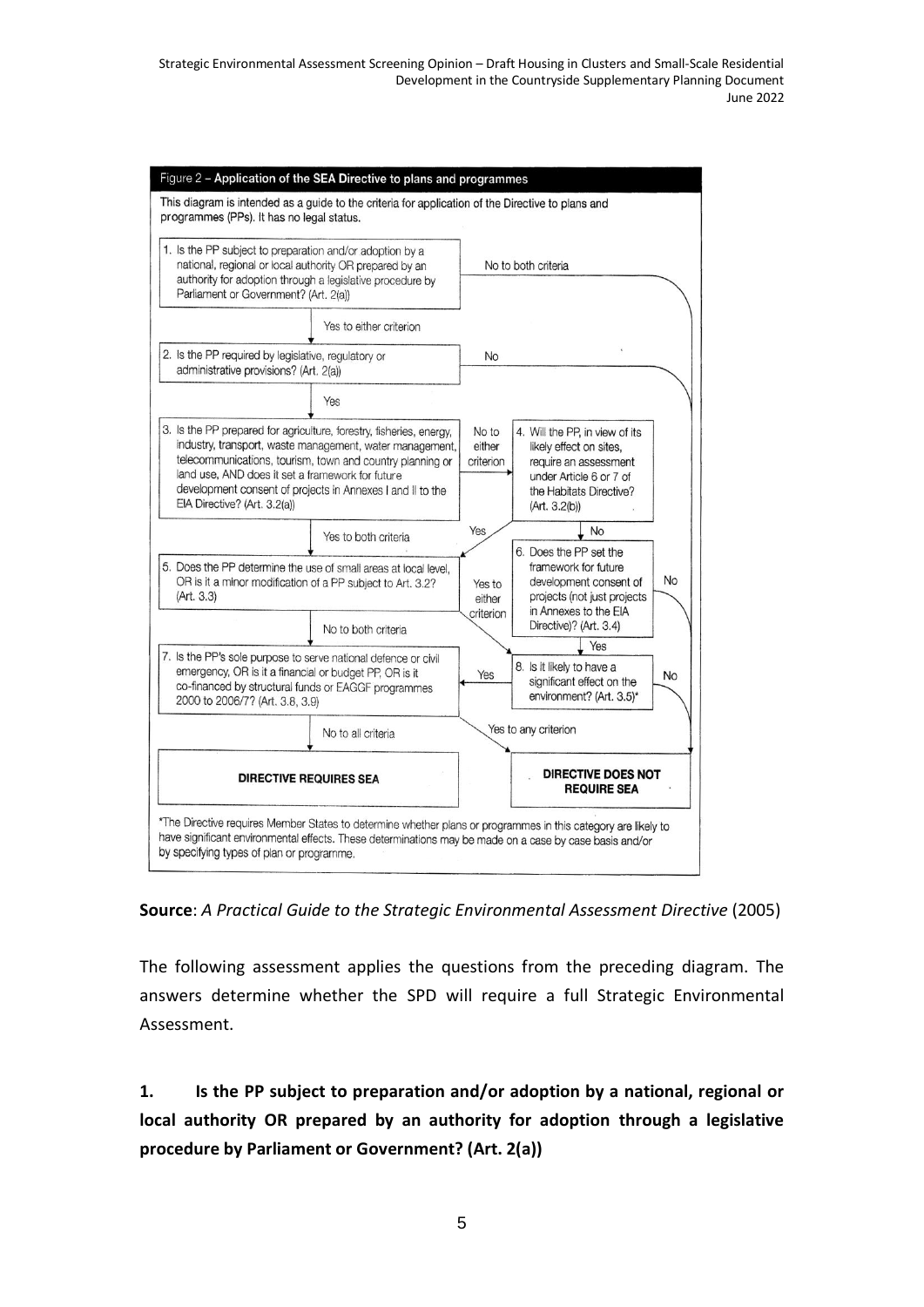Yes. The preparation and adoption of the SPD is being carried out by East Suffolk Council. The SPD is being produced in accordance with the Town and Country Planning (Local Planning) (England) Regulations 2012 (as amended).

### **2. Is the PP required by legislative, regulatory or administrative provisions? (Art. 2(a))**

Yes. The production of the SPD forms part of the delivery of the statutory Development Plan and the process for preparing SPDs is set out in the Town and Country Planning (Local Development) (England) Regulations 2012 and relates to the administration of the Council's planning service.

**3. Is the PP prepared for agriculture, forestry, fisheries, energy, industry, transport, waste management, water management, telecommunications, tourism, town and country planning or land use, AND does it set a framework for future development consent of projects in Annexes I and II to the EIA Directive? (Art 3.2(a))**

The SPD is prepared in support of the delivery town and country planning and land use policies.

The SPD will not set a framework for the future consent of projects listed in Annexes I and II of the EIA Directive.

### **4. Will the PP, in view of its likely effect on sites, require an assessment for future development under Article 6 or 7 of the Habitats Directive? (Art. 3.2 (b))**

A separate screening exercise has been carried out under the Habitats Directive (92/43/EEC) and Conservation of Habitats and Species Regulations (2017) (as amended). This has determined that a full Appropriate Assessment is not required.

## **5. Does the PP determine the use of small areas at local level, OR is it a minor modification of a PP subject to Art. 3.2? (Art. 3.3)**

Not applicable (based on the responses to questions 3 and 4 above).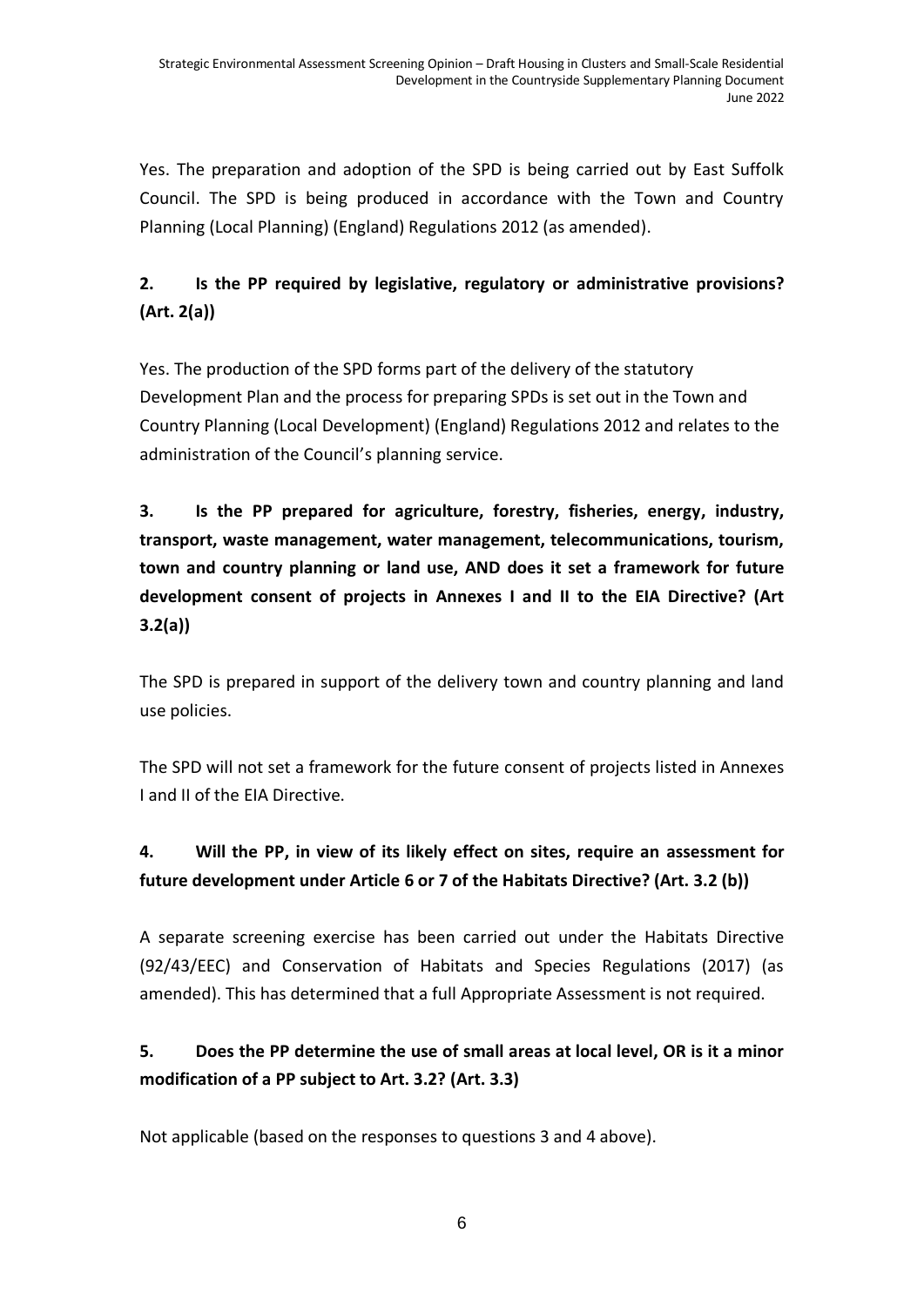### **6. Does the PP set the framework for future development consent of projects (not just projects in annexes to the EIA Directive)? (Art 3(4))**

Yes. The SPD will be a material consideration in the determination of planning applications, and will be applied alongside the policy framework provided by the Local Plan.

## **7. Is the PP's sole purpose to serve the national defence or civil emergency, OR is it a financial or budget PP, OR is it co-financed by structural funds or EAGGF programmes 2000 to 2006/7? (Art 3.8, 3.9)**

No. Not applicable.

#### **8. Is it likely to have a significant effect on the environment? (Art. 3(5))**

No. The guidance contained in the Housing in Clusters and Small-Scale Residential Development in the Countryside Supplementary Planning Document will provide information and advice concerning the implementation of the Council's Local Plan policies. The SPD will provide guidance principally on Policy SCLP5.4 Housing Clusters in the Countryside (Suffolk Coastal Local Plan) and Policy WLP8.7 Small Scale Residential Development in the Countryside (Waveney Local Plan). It is unlikely that the SPD will have a significant impact upon the environment. All policies within both Local Plans have been subject to a full Sustainability Appraisal, incorporating the requirements for Strategic Environmental Assessment.

## <span id="page-7-0"></span>5. Conclusion

The Housing in Clusters and Small-Scale Residential Development in the Countryside Supplementary Planning Document seeks to reflect and implement policies in the Suffolk Coastal and Waveney Local Plans which have both been subject to Sustainability Appraisal including Strategic Environmental Assessment.

It is considered by East Suffolk Council that it is not necessary for a Strategic Environmental Assessment to be undertaken of the SPD to ensure compliance with SEA legislation.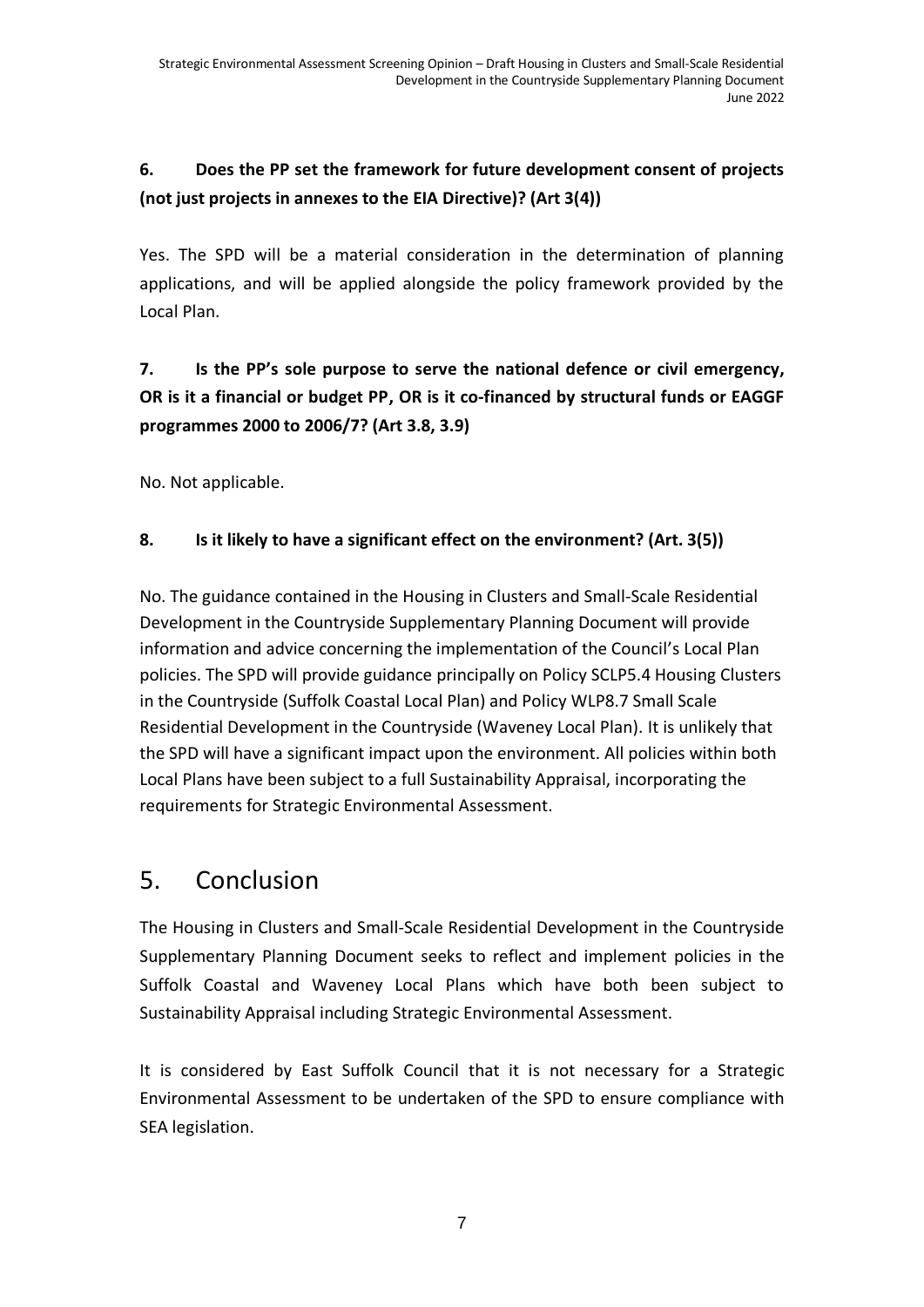Signed:

Anichiles Dated: 14/06/2022

<span id="page-8-0"></span>Andrea McMillan Planning Manager (Policy, Delivery & Specialist Services) East Suffolk Council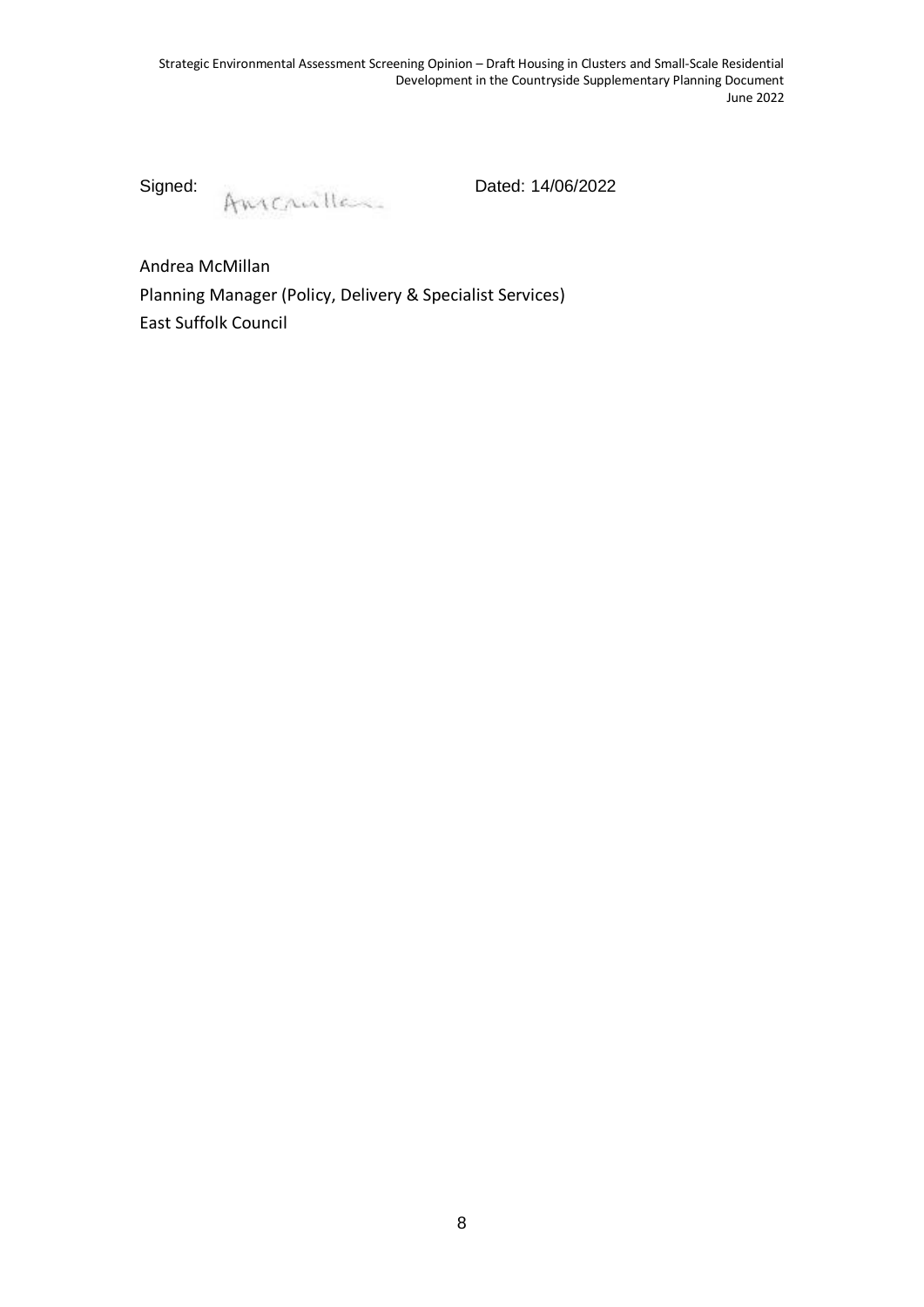Strategic Environmental Assessment Screening Opinion – Draft Housing in Clusters and Small-Scale Residential Development in the Countryside Supplementary Planning Document June 2022

# Appendix 1: Responses from Statutory Consultees

Environment Agency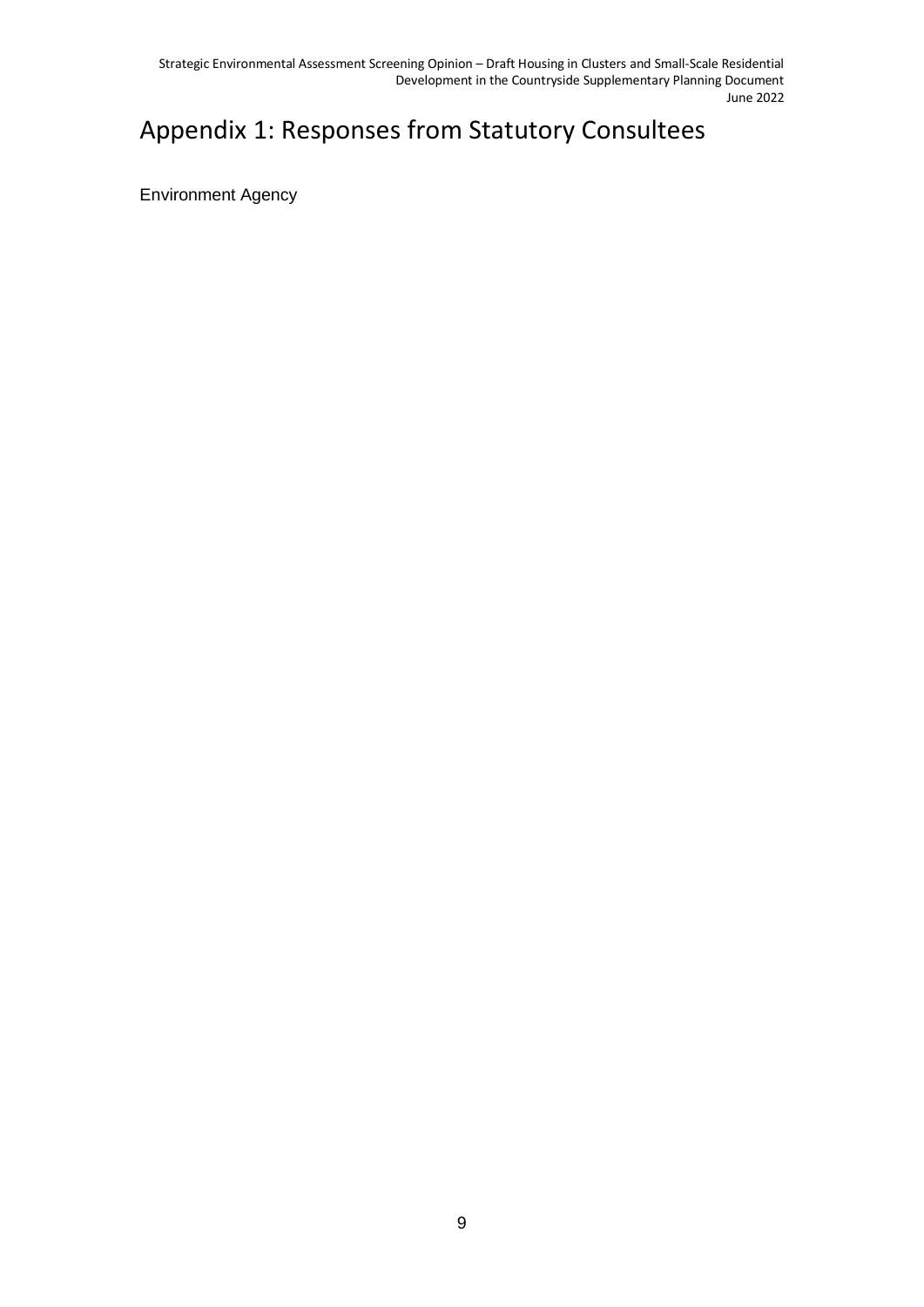Strategic Environmental Assessment Screening Opinion – Draft Housing in Clusters and Small-Scale Residential Development in the Countryside Supplementary Planning Document June 2022

#### Natural England

Date: 31 May 2022 390546 Our ref: Your ref: SPD

**Ben Wright** East Suffolk Council Ben.Wright@eastsuffolk.gov.uk

**BY EMAIL ONLY** 

Hornbeam House Crewe Business Park Electra Way Crewe Cheshire CW1 6GJ

T 0300 060 3900

Dear Ben Wright

#### Housing in Clusters and Small-Scale Residential Development in the Countryside Supplementary Planning Document (SPD) - SEA and HRA

Thank you for your consultation on the above dated 28 April 2022, which was received by Natural England on 28 April 2022.

Natural England is a non-departmental public body. Our statutory purpose is to ensure that the natural environment is conserved, enhanced, and managed for the benefit of present and future generations, thereby contributing to sustainable development.

Our remit includes protected sites and landscapes, biodiversity, geodiversity, soils, protected species, landscape character, green infrastructure and access to and enjoyment of nature.

#### Whilst we welcome this opportunity to give our views, the topic of the Supplementary Planning Document does not appear to relate to our interests to any significant extent. We therefore do not wish to comment.

Should the plan be amended in a way which significantly affects its impact on the natural environment, then, please consult Natural England again.

#### Strategic Environmental Assessment/Habitats Regulations Assessment

A SPD requires a Strategic Environmental Assessment only in exceptional circumstances as set out in the Planning Practice Guidance here. While SPDs are unlikely to give rise to likely significant effects on European Sites, they should be considered as a plan under the Habitats Regulations in the same way as any other plan or project. If your SPD requires a Strategic Environmental Assessment or Habitats Regulation Assessment, you are required to consult us at certain stages as set out in the Planning Practice Guidance.

Please send all planning consultations electronically to the consultation hub at consultations@naturalengland.org.uk.

**Yours sincerely** 

Jacqui Salt **Consultations Team**